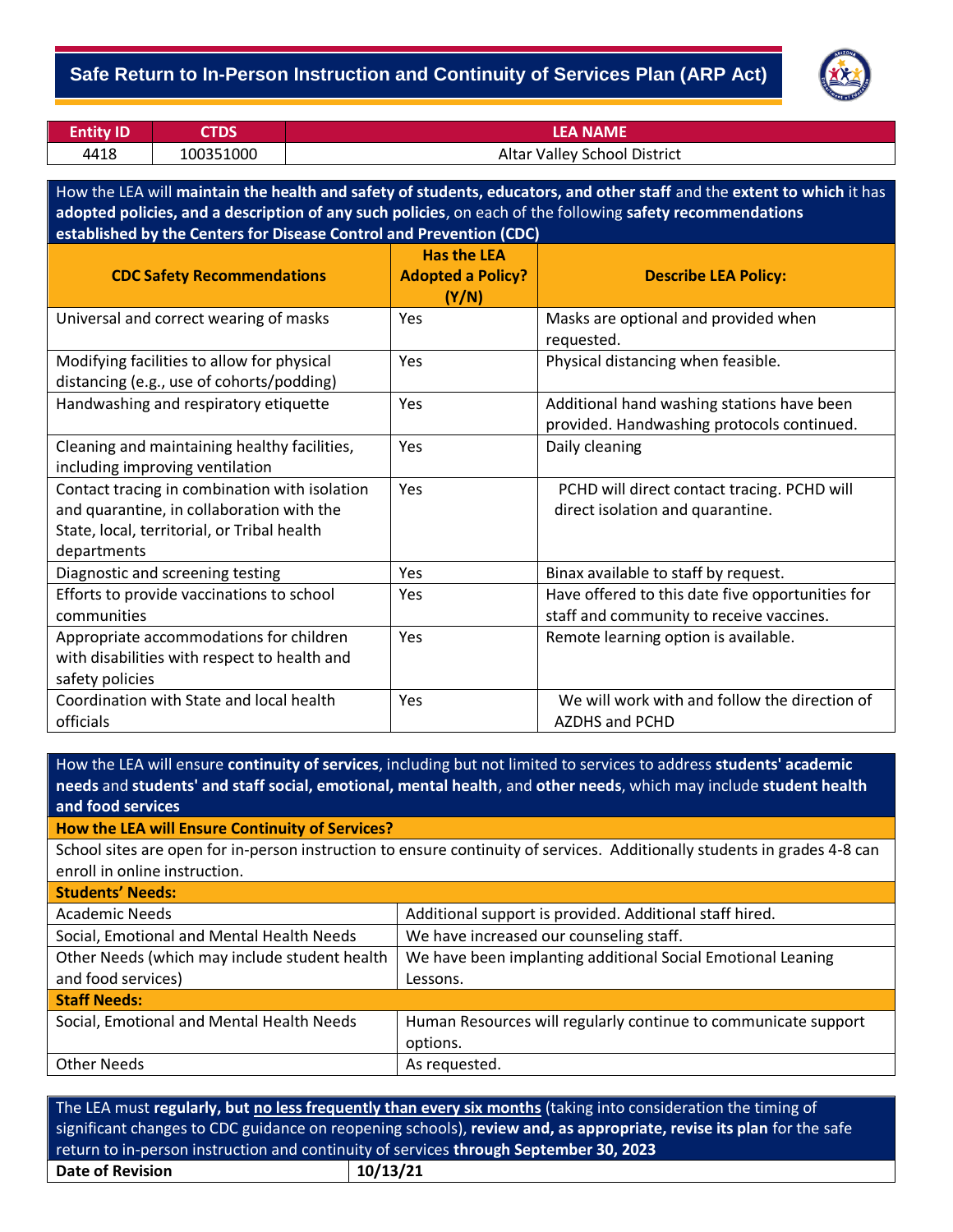## - **Safe Return to In-Person Instruction and Continuity of Services Plan (ARP Act)**



#### **Public Input**

Describe the process used to seek public input, and how that input was taken into account in the revision of the plan:

Information has been presented and continues to be presented at monthly board meetings. We receive feedback from community members at call to public. We also receive guidance from Pima County Health Department.

# **U.S. Department of Education Interim Final Rule (IFR)**

## **(1) LEA Plan for Safe Return to In-Person Instruction and Continuity of Services**

- (a) An LEA must describe in its plan under section 2001(i)(1) of the ARP Act for the safe return to in-person instruction and continuity of services—
	- (i) how it will maintain the health and safety of students, educators, and other staff and the extent to which it has adopted policies, and a description of any such policies, on each of the following safety recommendations established by the CDC:
		- (A) Universal and correct wearing of masks.
		- (B) Modifying facilities to allow for physical distancing (*e.g.,* use of cohorts/podding)
		- (C) Handwashing and respiratory etiquette.
		- (D) Cleaning and maintaining healthy facilities, including improving ventilation.
		- (E) Contact tracing in combination with isolation and quarantine, in collaboration with the State, local, territorial, or Tribal health departments.
		- (F) Diagnostic and screening testing.
		- (G) Efforts to provide vaccinations to school communities.
		- (H) Appropriate accommodations for children with disabilities with respect to health and safety policies.
		- (I) Coordination with State and local health officials.
	- (ii) how it will ensure continuity of services, including but not limited to services to address students' academic needs and students' and staff social, emotional, mental health, and other needs, which may include student health and food services.

(b)(i) During the period of the ARP ESSER award established in section Start Printed Page 212022001(a) of the ARP Act, an LEA must regularly, but no less frequently than every six months (taking into consideration the timing of significant changes to CDC guidance on reopening schools), review and, as appropriate, revise its plan for the safe return to in-person instruction and continuity of services.

- (ii) In determining whether revisions are necessary, and in making any revisions, the LEA must seek public input and take such input into account
- (iii) If at the time the LEA revises its plan the CDC has updated its guidance on reopening schools, the revised plan must address the extent to which the LEA has adopted policies, and describe any such policies, for each of the updated safety recommendations.
- (c) If an LEA developed a plan prior to enactment of the ARP Act that meets the statutory requirements of section 2001(i)(1) and (2) of the ARP Act but does not address all the requirements in paragraph (a), the LEA must, pursuant to paragraph (b), revise and post its plan no later than six months after receiving its ARP ESSER funds to meet the requirements in paragraph (a).
- (d) An LEA's plan under section 2001(i)(1) of the ARP Act for the safe return to in-person instruction and continuity of services must be—
	- (i) In an understandable and uniform format;
	- (ii) To the extent practicable, written in a language that parents can understand or, if it is not practicable to provide written translations to a parent with limited English proficiency, be orally translated for such parent; an
	- (iii) Upon request by a parent who is an individual with a disability as defined by the ADA, provided in an alternative format accessible to that parent